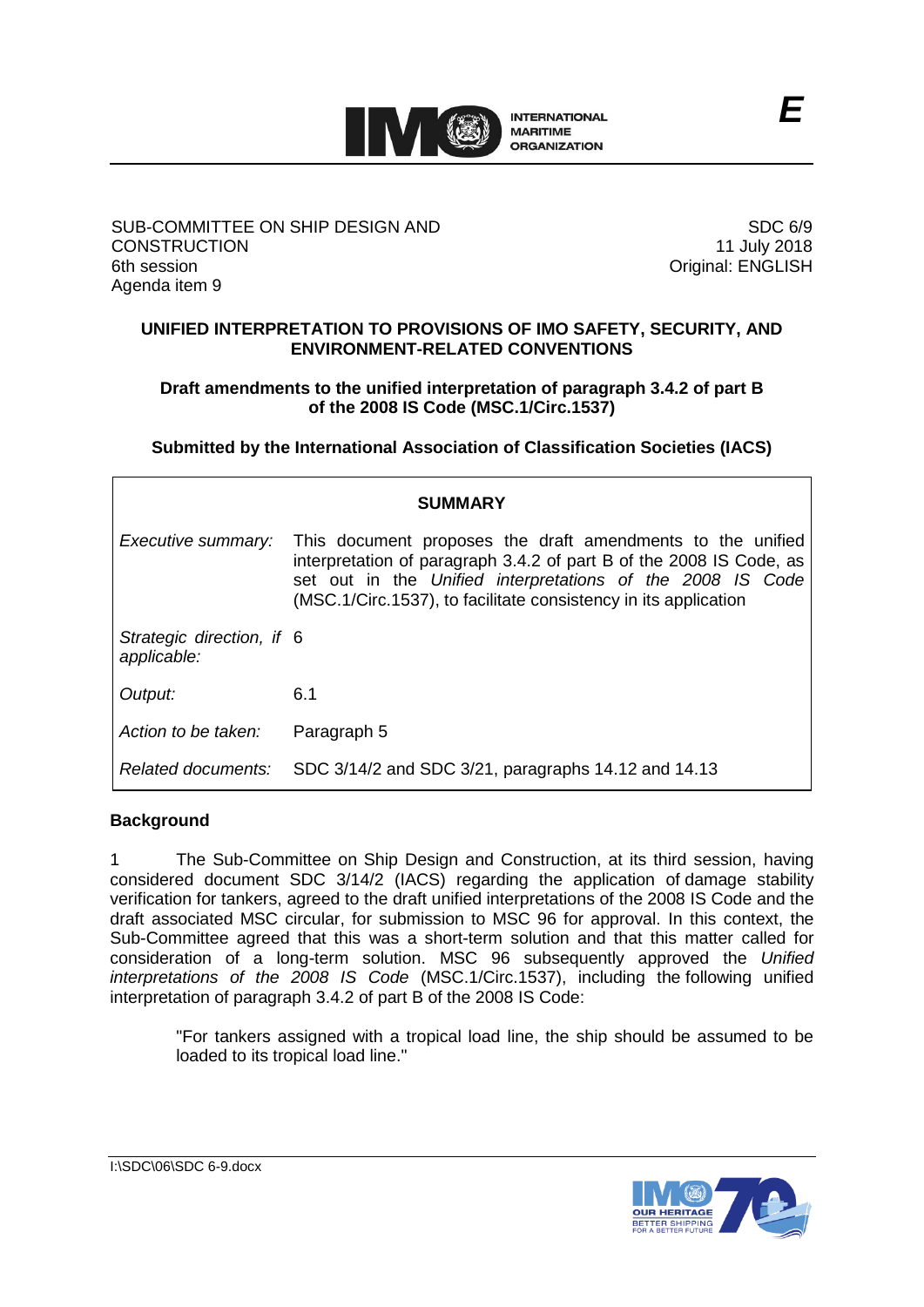# **Discussion**

2 Based on the practical experience gained by IACS members in witnessing the application of the unified interpretation of paragraph 3.4.2 of part B of the 2008 IS Code, IACS has noted some inconsistency in the understanding of how the aforementioned unified interpretation should be followed by flag Administrations.

3 Having discussed the issue, IACS members concluded that the following clarifications would assist in achieving consistency in application of the unified interpretation of paragraph 3.4.2 of part B of the 2008 IS Code:

- .1 the loading conditions should be with cargo homogeneously distributed throughout all cargo tanks;
- .2 a departure loading condition at the tropical load line and the corresponding arrival loading condition should be considered; and
- .3 sea water density of 1.025  $t/m<sup>3</sup>$  should be assumed.

### **Proposal**

4 IACS suggests that, as a short term measure, paragraph 3 of the *Unified interpretations of the 2008 IS Code* (MSC.1/Circ.1537) should be amended as proposed in the annex.

#### **Action requested of the Sub-Committee**

5 The Sub-Committee is invited to note the discussion in paragraphs 3 and 4 above, consider the draft amendments to paragraph 3 of the *Unified interpretations of the 2008 IS Code* (MSC.1/Circ.1537), as proposed in the annex, and take action, as appropriate.

\*\*\*